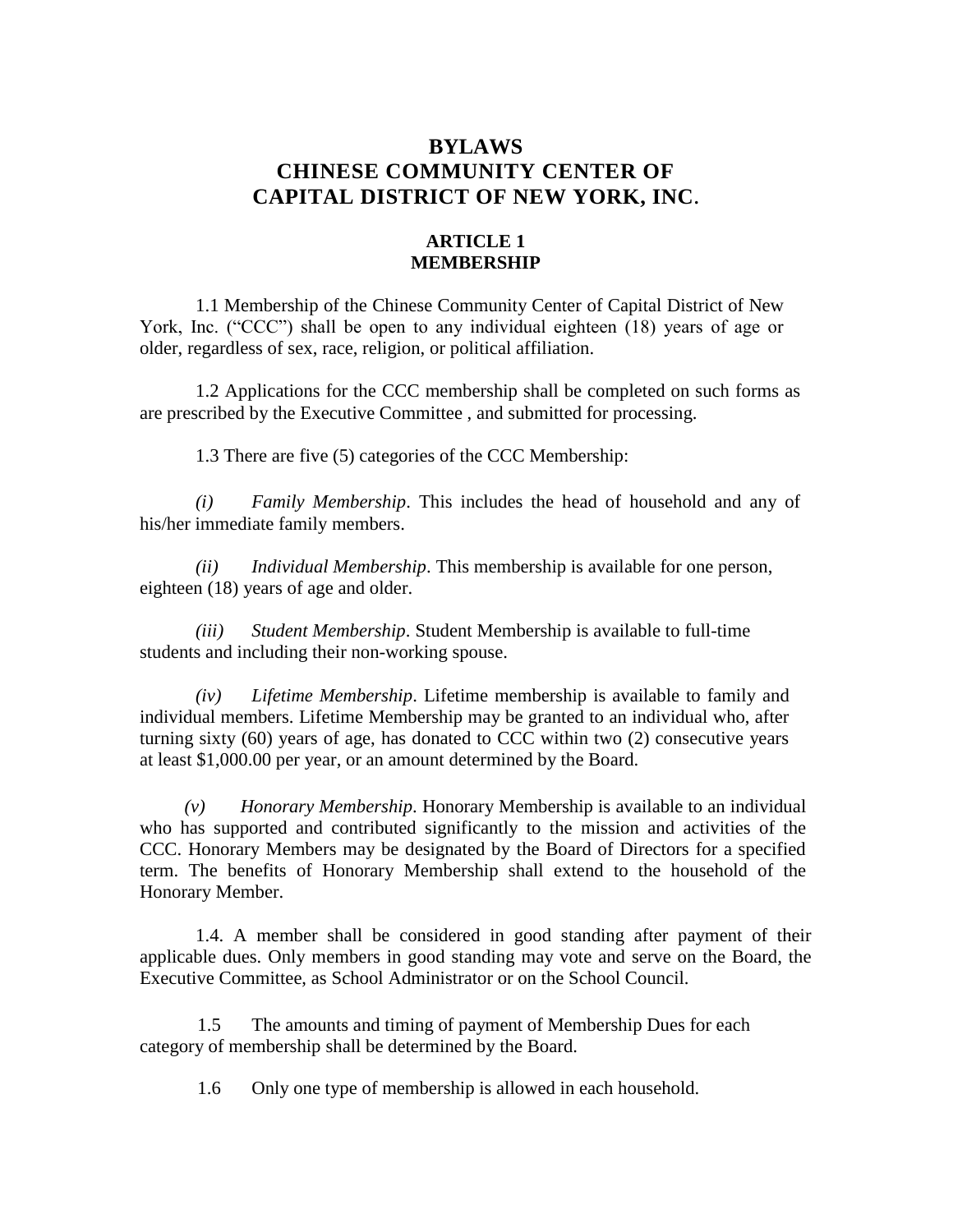## **ARTICLE 2 MEMBERSHIP MEETINGS AND VOTING**

2.1 The Annual Meeting of the Membership shall be held within the first four (4) months of the commencement of the Fiscal Year. At the Annual Meeting of the Membership, the President shall present the CCC Annual Report, including the Financial Statement and the Annual Budget. The date and place of the Annual Meeting shall be determined by the Executive Committee in consultation with the Chairperson of the Board.

2.2 Special Meetings of the Members may be called by the Chairperson of the Board, the Executive Committee, or by a petition of at least ten percent (10%) of the total CCC voting members. Written notice of a Special Meeting must state the purpose of such meeting and such notice must be sent to the Members at least ten (10) days before the meeting.

2.3 Each Member is entitled to one vote and one vote only. For purposes of clarification, a Family Member has one vote, an Individual Member has one vote and a Student Member has one vote.

2.4 A Quorum for formal transaction of business at any Membership Meeting shall consist of the lesser of one hundred (100) votes or ten percent (10%) of the total Membership qualified to vote, in person or by proxy.

2.5 Except for routine matters, or as otherwise determined by motion or in accordance with other sections of the Bylaws, all voting shall be by secret balloting.

2.6 Unless otherwise expressly provided for in these Bylaws, and provided that a quorum is present, in person or by proxy, a favorable action at the Membership Meeting requires a majority vote of the Members present, in person or by proxy.

2.7. Any matters regarding the acquisition, mortgaging and/or disposition of CCC real estate property, and/or the incurring by CCC of any debt over \$10,000.00 shall require two-thirds (2/3) affirmative votes of the entire Membership.

2.8 Voting at any Membership Meeting by proxy is permitted. Proxy forms are available from the President or Secretary of CCC.

#### **ARTICLE 3 BOARD OF DIRECTORS**

3.1 The number of the Board of Directors shall not be less than fifteen (15) nor more than seventeen (17), Ex-Officio Members included, with the number of Board members set by the Board from time to time. Board members must be CCC Members in good standing for more than nine (9) consecutive months as of the date of nomination to the Board. The following individuals shall serve as Ex-Officio Members of the Board, with voting privileges: the corporate President of CCC, the School Principal, the PTA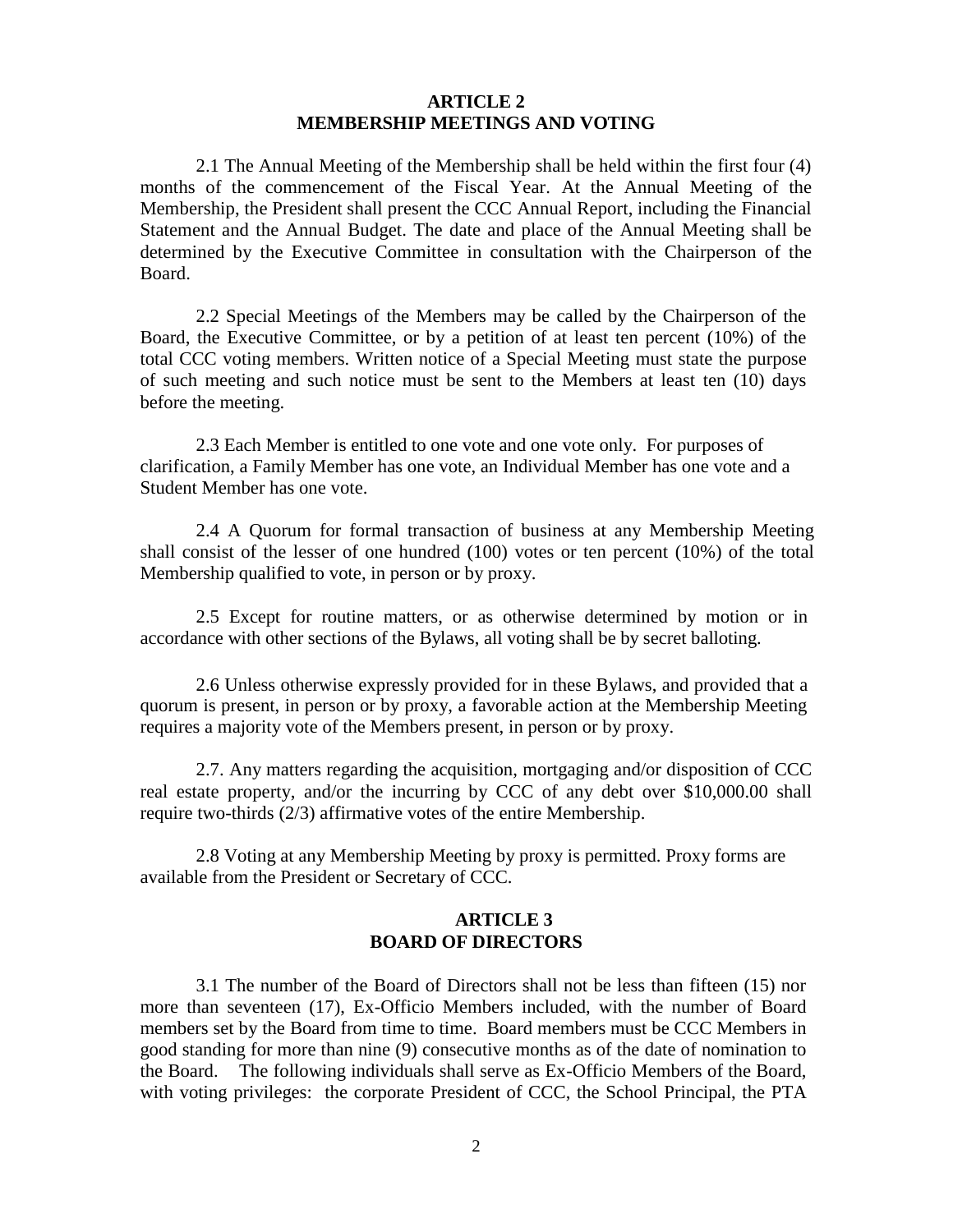President, the Chairperson of the School Council, the Building Director, the Building Manager and the IT Director.

3.2 The Board of Directors shall be elected by the Membership and shall serve for a term of three (3) years or until their successor are elected and qualified. It is the intent to "stagger" the terms of the Board of Directors, and therefore, approximately onethird (1/3) of the total number of Board Members shall be elected each year. No Director shall serve more than two (2) consecutive terms.

3.3 At the first meeting of the Board during each fiscal year, the Board shall elect a Chairperson to serve for a term of one (1) year or until his or her successor is elected. The Chairperson shall serve no more than two (2) consecutive terms.

3.4 The CCC Board of Directors is responsible to the entire CCC Membership. The Board's responsibilities are as follows:

(i) To manage the business of CCC and act on behalf of CCC on all legal and financial matters, including custody of assets, and on all short-range and long-range planning matters pertaining to the charitable purposes of CCC as set forth in the Certificate of Incorporation.

- (ii) Appoint legal counsel, as determined by the Board from time to time.
- (iii) Establish operational procedures of CCC.
- (iv) Manage and coordinate the activities and programs of CCC.

(v) Keep the Membership informed on matters relating to the various activities of the CCC, as determined reasonably necessary in the Board's discretion.

(vi) Undertake such other and further activities and responsibilities as provide by applicable law.

(vii) The Board shall ensure that each committee, council or affiliate discharges its responsibilities in accordance with these Bylaws.

3.5 Any major policy and program changes or matters of major financial concerns shall be reported to the Membership. The Board shall not incur any debt over \$10,000.00, obtain any mortgage, nor transfer any part of CCC real estate property without first obtaining the approval of the Members.

3.6 The Board shall hold regular meetings at least quarterly. The Chairperson, Executive Committee, Chinese School Council, or one-third (1/3) of the Board of Directors by petition, may call special meetings. .

3.7 The Board may fill a vacancy in the Board for the remaining term of the vacant seat. However, if the remaining term is more than two (2) years, then such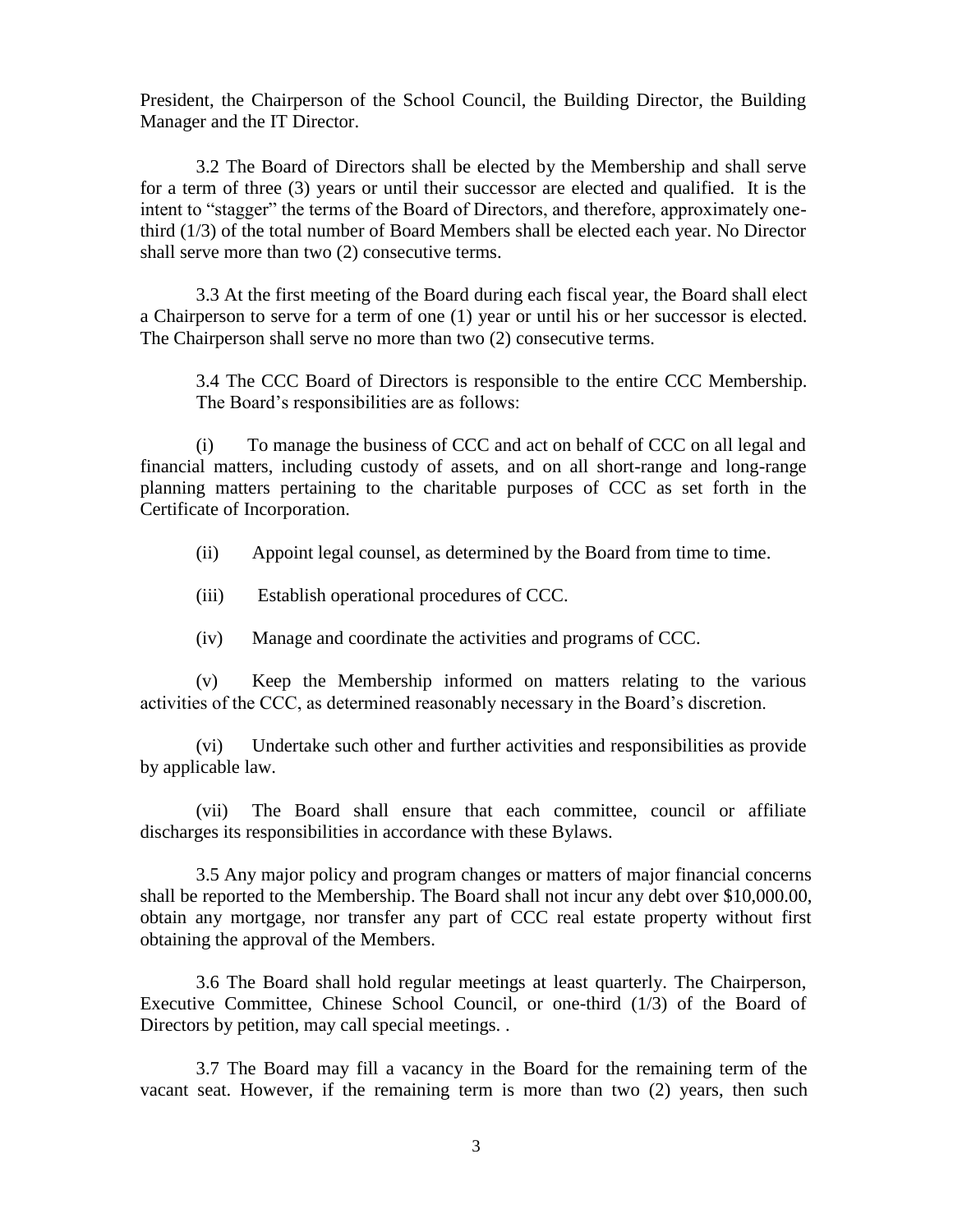vacancy shall be filled until the next Membership Meeting, at which time the Members shall fill the vacancy for the remainder of the terms.

3.8 The Board may appoint standing committees of the Board and ad-hoc committees of the Board or of CCC to carry out special assignments. Each committee of the Board or CCC shall be comprised of three (3) to ten (10) persons, as determined by the Board, and the members shall be appointed annually by the Board, except as otherwise provided for herein. The Chairperson of each committee may be appointed by the Board or elected by committee members. The following are standing committees of the Board:

- (i) Executive Committee. See Article 5.
- (ii) Finance Committee. See Article 6.
- (iii) Audit Committee. See Article 7.
- (iv) Nominating Committee. See Article 8
- (v) Education Committee. See Article 9

3.9 All Board and Committee members shall serve without compensation. Board and Committee members may request reimbursement for actual expenses incurred for attending community functions on behalf of the CCC with prior approval of the Board. Receipts must be provided for all such expenses.

3.10 Upon the recommendation of the Board or upon the petition of at least thirty percent (30%) of the CCC total voting members, the Board shall consider removal of a Board Member from the Board, and such removal shall be effected by the affirmative vote of at least two-thirds (2/3) vote of the members of the Board present at a Regular Meeting or a Special Meeting at which a quorum is present.

3.11 A Board member who has missed three (3) consecutive meetings without excuse may be removed from the Board.

3.12 A quorum for formal transaction of business at the meetings of the Board shall be one-half (1/2) of the total number of Directors, excluding vacancies.

3.13 Voting by proxy at the Board Meetings shall not be allowed.

3.14 Any action of the Board that may be taken by vote may be taken without a meeting on written consent, setting forth the action(s) so taken, and signed by all members of the Board of Directors. Any one or more members of the board or any committee thereof may participate in a meeting of such board or committee by means of a conference telephone or similar communications equipment allowing all persons participating in the meeting to hear each other at the same time. Participation by such means shall constitute presence in person at a meeting.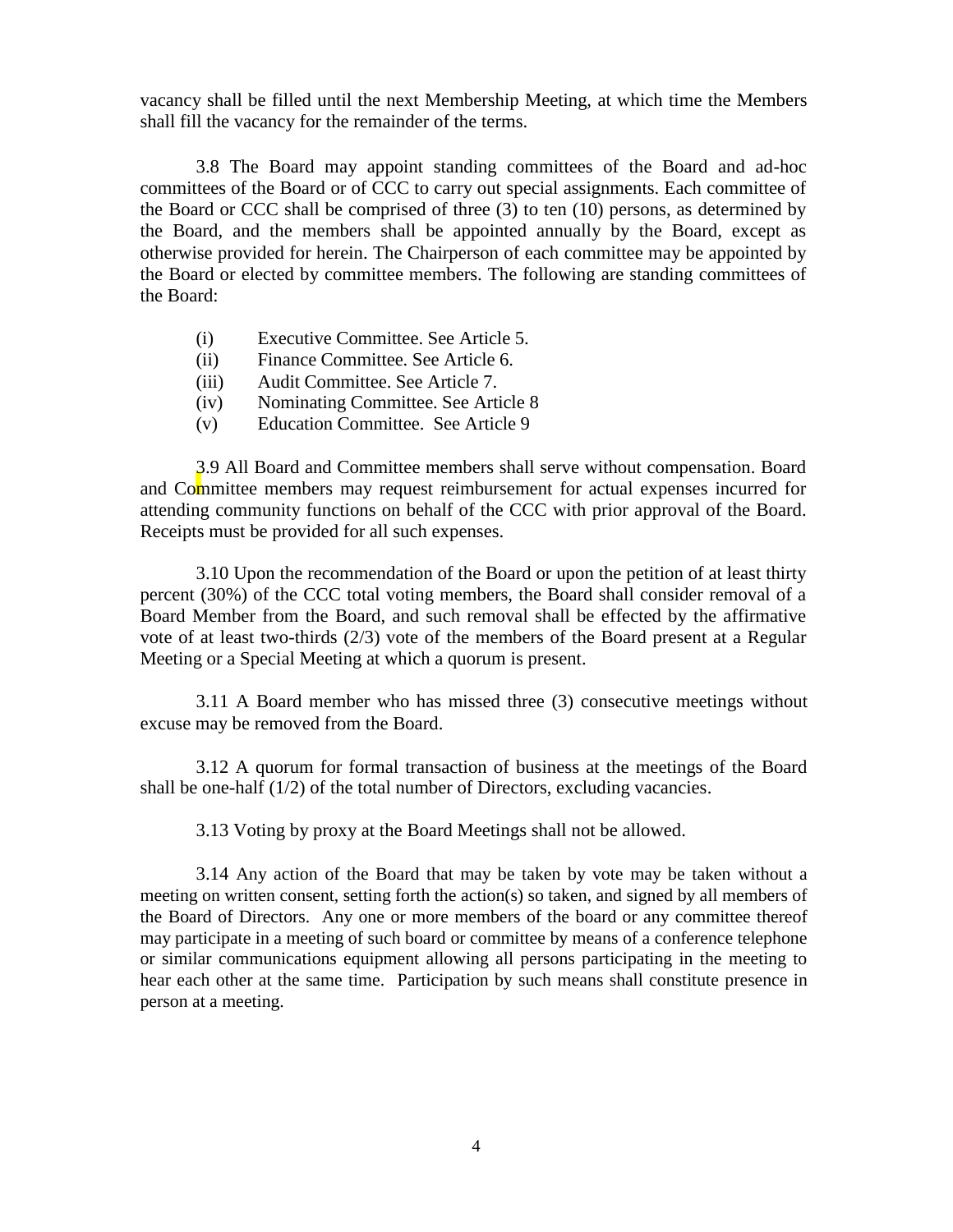#### **ARTICLE 4 OFFICERS AND OTHER POSITIONS APPOINTED BY THE BOARD OF DIRECTORS**

4.1 The executive officers of the CCC shall be the President, one or more Vice Presidents (which may include a Senior Vice President), the Secretary and the Treasurer who shall be appointed by the Board of Directors to serve for a one (1) year term or until their successors are elected.

4.2 The President shall perform the following duties:

- (i) Act as the CCC official representative;
- (ii) Membership drive;
- (ii) Preside at the meetings of the Executive Committee and the CCC membership;
- (iii) Lead and organize events including fundraising activities;
- (iv) Sign and counter-sign all certificates and other instruments of the CCC as authorized by the Board;
- (v) Report to the Board;
- (vi) Carry out other duties assigned by the Board.

4.3 The Vice Presidents shall assist the President and perform the duties of the President in his/her absence and such other duties as assigned by the President.

4.4 The Secretary shall keep the records of all Board and Membership Meetings and shall be the custodian of the seal and the CCC official records. Any membership records of CCC shall be made available to the Secretary upon the Secretary's request. The Secretary shall act as the certifying officer for the CCC in all matters of official action by the Board.

4.5 The Treasurer shall have the custody of all the moneys and securities of the CCC and shall be responsible for the books and account. The Treasurer shall report to the Board and the members on all financial matters pertaining to the CCC. The Treasurer shall submit to the Board the annual financial report within thirty (30) days of the closing of the fiscal year.

4.6 The Board shall appoint the Building Director and the Building Manager. The Building Director and the Building Manager shall be responsible for all building related matters, and for matters pertaining to clubs of the CCC.

4.7 The Board shall also appoint an IT Director, who shall be responsible for all matters relating to information technology, including without limitation, the websites and social media accounts for the CCC. The IT Director will also be responsible for electronic communications to CCC's members and non-members, the online event registration platform, the maintenance and accuracy of the membership database and the donors' database and serving as the CCC Webmaster.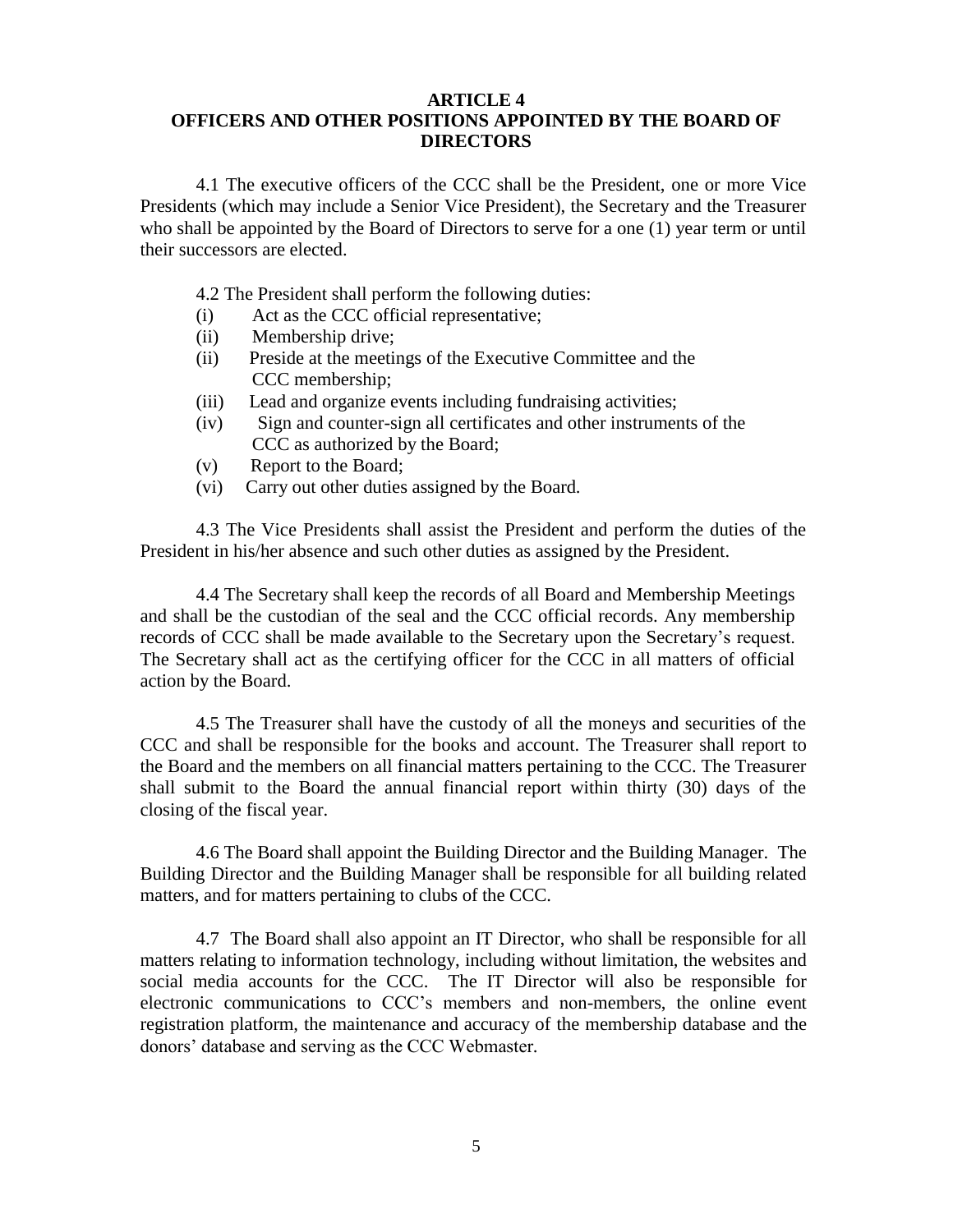4.8 The Board shall appoint the CCC Controller. The CCC Controller is responsible for supervising the financial reporting and accounting, monitoring internal control and countersigning on expenses and commitments.

4.9 The Board shall hire a Bookkeeper. The CCC Bookkeeper shall be responsible to coordinate with the Finance Committee to perform timely journal entries and all financial transactions in actively employed accounting software, including the Executive accounts and the School accounts, and to create trial balances and financial statements of these accounts. The Bookkeeper shall also be responsible for issuing checks, and shall be the custodian of all CCC's financial records.

4.10 Any vacancy of officer shall be filled by the Board to serve the remaining term.

# **ARTICLE 5 EXECUTIVE COMMITTEE**

5.1 The Executive Committee shall include the executive corporate president of CCC and such other Board members as may be appointed by the Board. The Executive Committees shall hold regular meetings. The Executive Committee shall have the power to act on matters of urgency between Board Meetings, as allowed by law, shall be responsible for carrying out the daily activities of the CCC, including the membership drive, events, fundraising and public relations, and excluding those activities of the Finance Committee, Audit Committee, Nominating Committee, the Education Committee and the School Council as described in these Bylaws. The Executive Committee shall execute the policies and decisions made by the Board or the CCC Membership, as applicable, in implementing actions within its authority. The Treasurer shall act as the treasurer for any Executive Committee matters. The Executive Committee shall report to the Board and keep the Board informed on any important business of the organization.

# **ARTICLE 6 FINANCE COMMITTEE**

6.1 The Finance Committee shall oversee the financial operations of all CCC accounts and consolidated finances in accordance with the Board's decisions. The Controller shall serve on the Finance Committee, together with such other Board Members as the Board may appoint to the Finance Committee. The Board shall appoint a chairperson of the Finance Committee.

#### **ARTICLE 7 AUDIT COMMITTEE**

7.1 The Audit Committee shall consist of three (3) Board Members appointed annually by the Board and shall assist the Board on tax matters, and be responsible for conducting an annual in-house audit of all CCC financial books and accounts, and the preparation of any tax or other required reporting returns that will be presented to the Board. The Audit Committee shall have the right to retain outside consultants to assist it as it deems reasonably necessary. The CCC Controller shall be the chief auditor.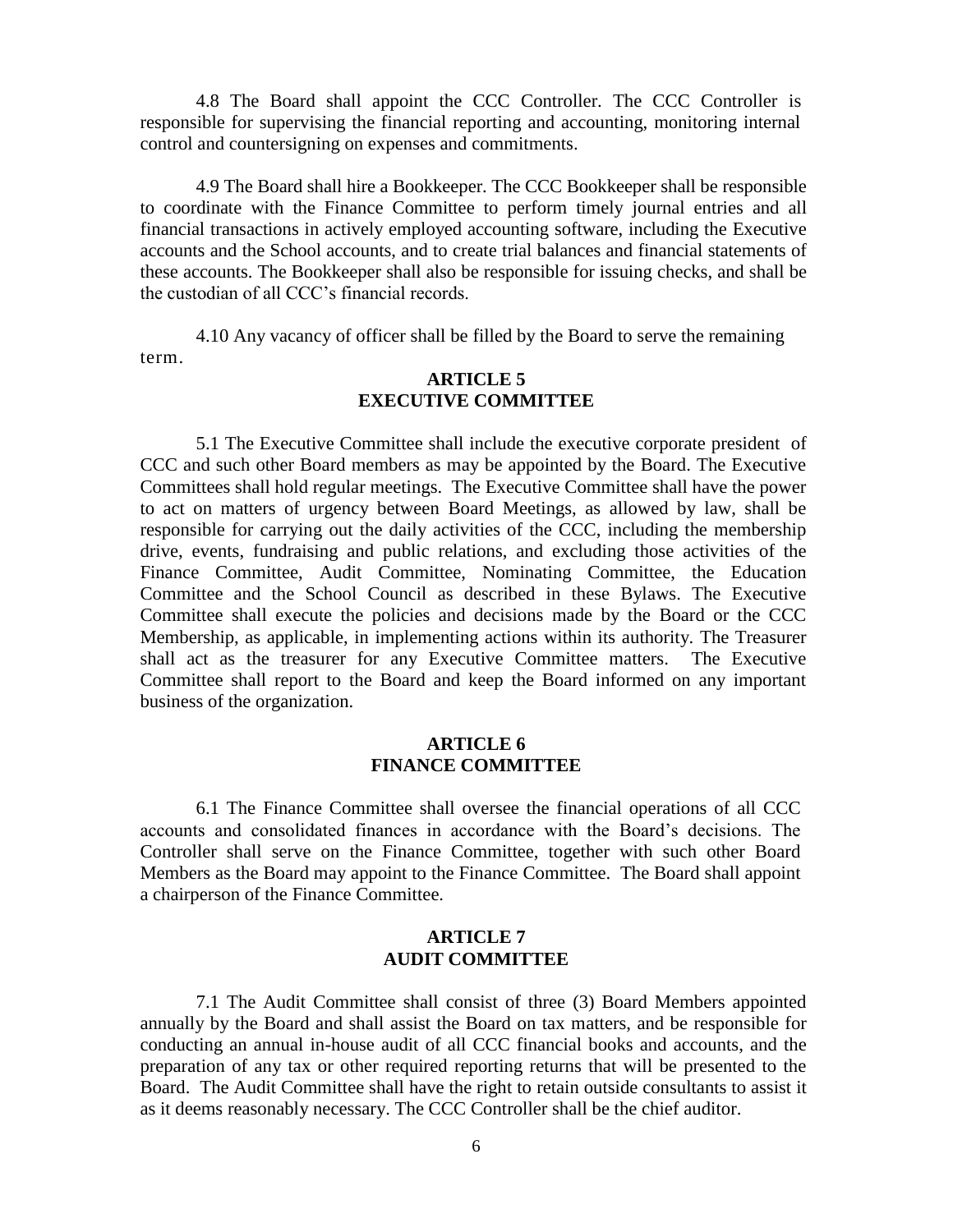#### **ARTICLE 8 NOMINATING COMMITTEE AND ELECTION**

8.1 The Nominating Committee shall consist of three (3) Board Members appointed annually by the Board and shall be responsible for the timely nomination of candidates for directors and officers of CCC; provided, however, that the Education Committee shall be responsible for the nomination and appointment of candidates to serve on the School Council. The Nominating Committee must seek the consent of the nominees.

8.2 The Executive Committee shall prepare and mail out the voting ballot to each Member eligible to vote no later than June 1st.

8.3 The Executive Committee shall supervise the tabulation of the returned ballots and the Nominating Committee shall certify the result of the election for announcement in the CCC Newsletter.

8.4 All duly elected new directors and Officers shall take office on July 1st and no later than thirty (30) days after the completion of the election.

# **ARTICLE 9 EDUCATION COMMITTEE**

9.1 The Education Committee shall consist of three (3) members, which shall include the School Principal, the PTA President and the School Council Chairperson.

9.2 The Education Committee shall oversee, approve and keep the Board informed of the actions of the School Council. The Education Committee shall have authority to approve the members of the School Council and the budget of the School Council, and shall keep the CCC Board informed of any actions taken in this regard.

#### **ARTICLE 10 SCHOOL COUNCIL**

10.1 The Education Committee shall appoint the members of the School Council and determine the number of members of the School Council that shall serve from time to time. The members of the School Council shall include: school administrators; teacher representatives; PTA representatives; and former school officers. The members of the School Council shall elect the School Council Chairperson, who shall not be the Principal, and who shall preside at all meetings of the School Council and be responsible for establishing and updating school operation rules and guidelines. The School Council shall also appoint the School Principal and other School officers, which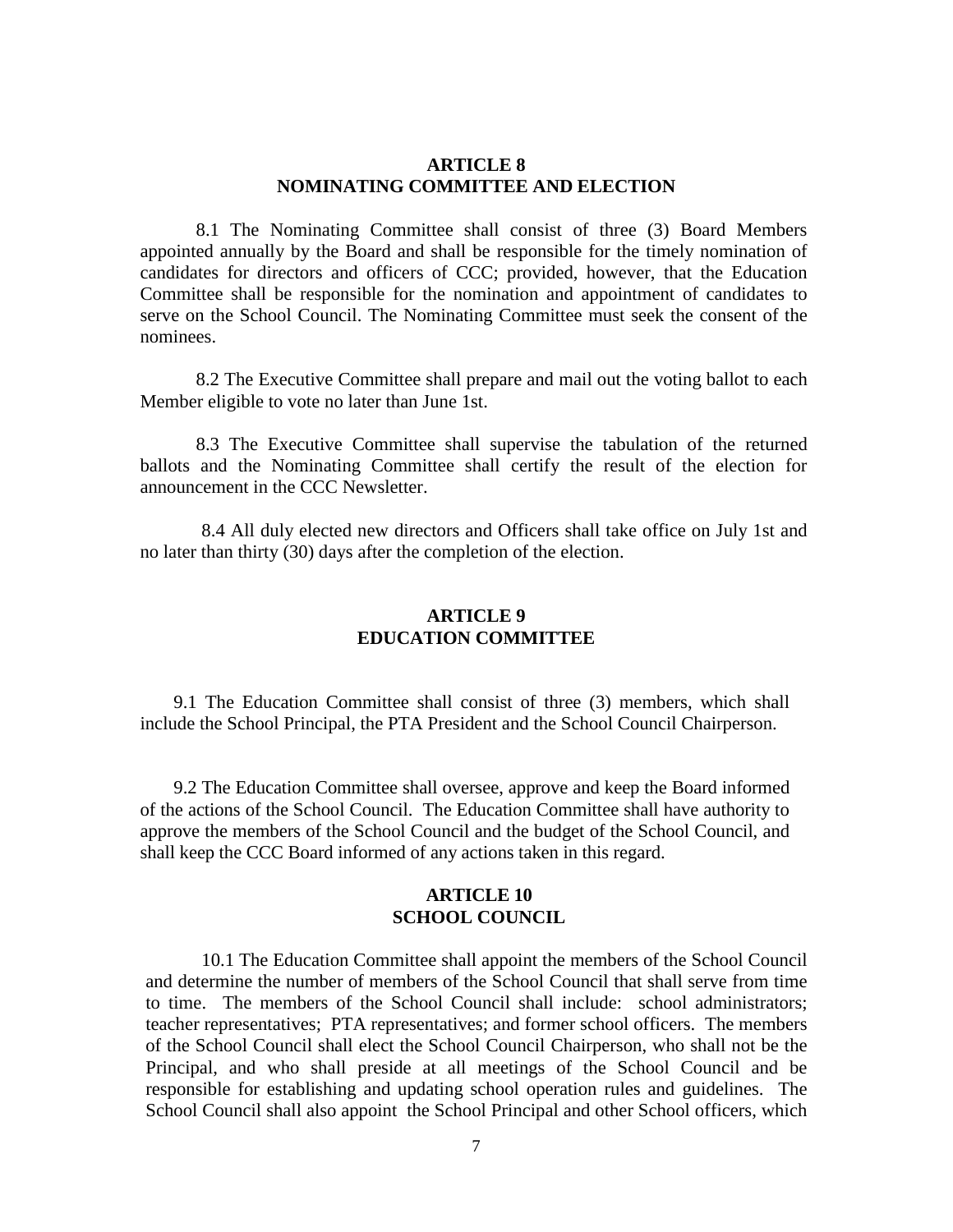shall include, at a minimum, a School Treasurer, who shall be the custodian of the funds and securities of the School, with authority to sign checks; provided, however, that any checks in excess of \$500 shall also be countersigned by the School Principal.

10.2 The CCC Chinese School shall be operated under the direction of the School Council. Subject to direction by the Education Committee, the School Council shall determine the policy, administration and financial matters of the CCC Chinese School, including budgetary matters. All matters concerning the School welfare and functions shall operate under the School Operation Rules, which the School Council shall prepare and present to the Education Committee for recommended adoption.

10.3 The School Principal, on behalf of the School Council, shall submit the proposed School Annual Budget and the School Annual Financial Statement to the Education Committee, sufficiently in advance to allow time for consideration, and to prepare the CCC Consolidated Annual Financial Statement and other financial reports as required by state and federal laws.

10.4 The School Principal, together with the other members of the Education Committee, shall report to the CCC Board of Directors and keep the Board informed on any important business of the School. The School Principal is responsible for the overall coordination of School affairs. In the absence of the School Principal, the School Council Chairperson shall appoint a school officer to serve as Acting Principal.

10.5 The School Council Chairperson, the School Principal, and the PTA President shall serve as Ex-Officio Board Members with voting privileges

#### **ARTICLE 11 FISCAL YEAR**

11.1 CCC Fiscal Year shall start July 1st and end June 30th.

# **ARTICLE 12 CONTRACTS AND SIGNATORY AUTHORITY**

12.1 The Chairperson of the Board and the corporate President of CCC shall have unlimited signatory authority over any contracts, documents, obligations, funds or other matters of CCC (other than as provided for with matters relating to the School), which authority must be executed jointly through co-signatures. The Chairperson of the Board and the School Principal shall have unlimited signatory authority over any contracts, documents, obligations funds or other matters relating to the School, which authority must be executed jointly through co-signatures.